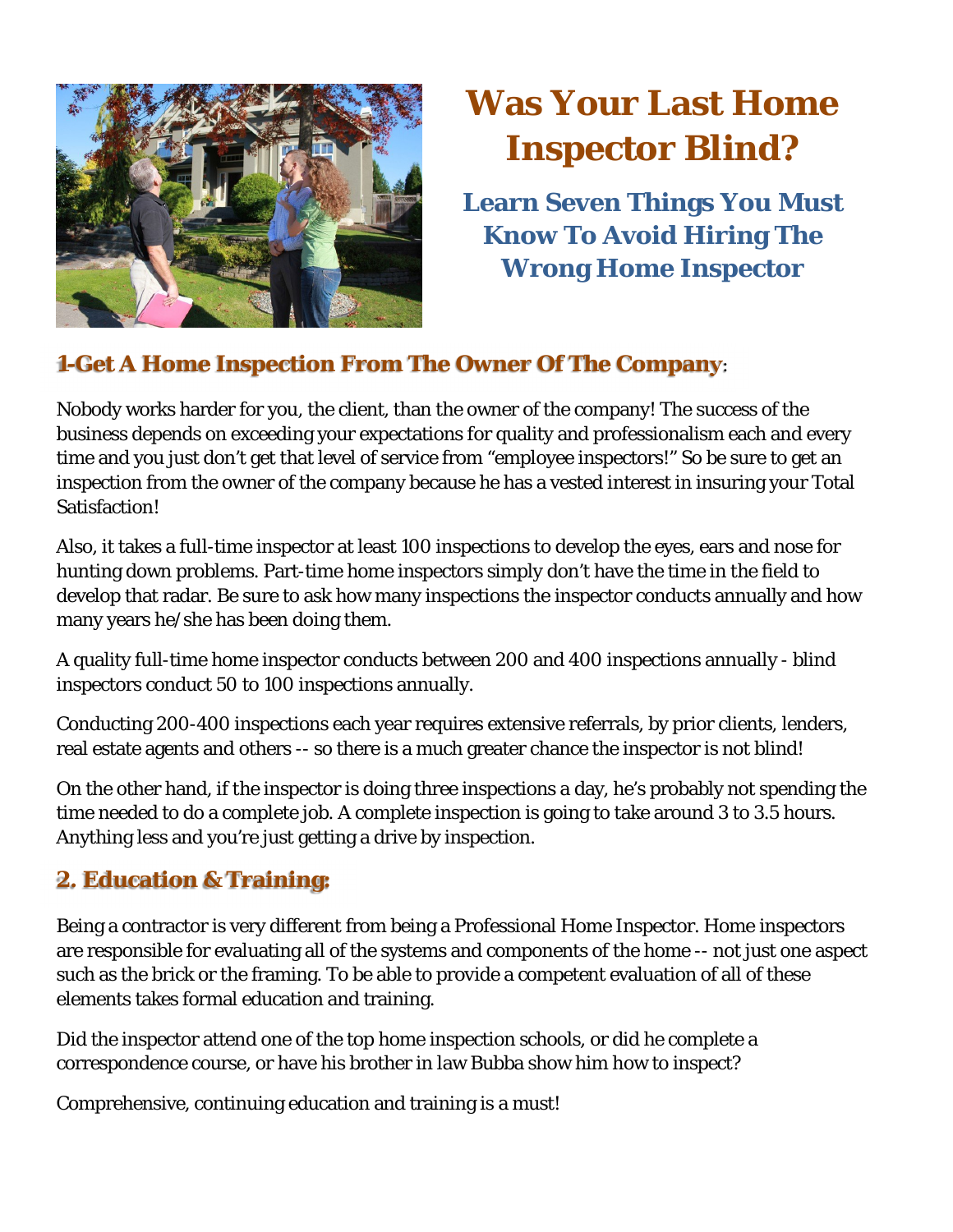## **3. Certifications:**

While certifications are certainly important, it's the combination of Experience, Education and Training that make the difference in the competency of your next home inspector. Certifications let the world know that the inspector can pass a test,

not that he can inspect a home properly. We all know people who are certified for one thing or another that we wouldn't hire under any circumstances.

There is simply no substitute for experience and proper training.

#### **4. Advanced Technology:**

Buying a home is an extraordinary investment. So why would you want merely an ordinary inspection?

There is no reason to wonder if you're getting the best inspection if the inspector is using cuttingedge technologies and the proper tools -- such as Laser Thermometer, Hand-Held Computer, Moisture Meter, Outlet Testers, etc

– Newer technology such as these will uncover "hidden" signs of damage and potential problems that might otherwise go undetected in an "ordinary" inspection.

#### **5. The Inspection Report:**

The top home inspectors in today's business don't produce handwritten reports. A professional inspector will provide at least a 30+ page narrative report , and not some little 10-15 pages that you can't read because he writes like your doctor.

You should want the report to be written in plain English, not some "Techno Jargon"- that only the home inspector can understand.

The report should contain a repair cost estimates. Inspector should NEVER make repairs or offer to make repairs at a later date.

An inspector that makes repairs should always be avoided due to the conflict of interest inherent in that situation. All national home inspection associations forbid this lack of integrity and objectivity.

Ask for a sample of an inspection report so you'll know what you can expect for your time and money. After all, you are the client! Click to view our **Sample Report**

## **6. How Long Has The Inspection Company Been In Business:**

Is the inspection company locally owned and operate d or are they some far away faceless corporation" where no one is monitoring and evaluating the quality of their work? If you are dealing with a multi-inspector firm, how long has the inspection company been in business? Does